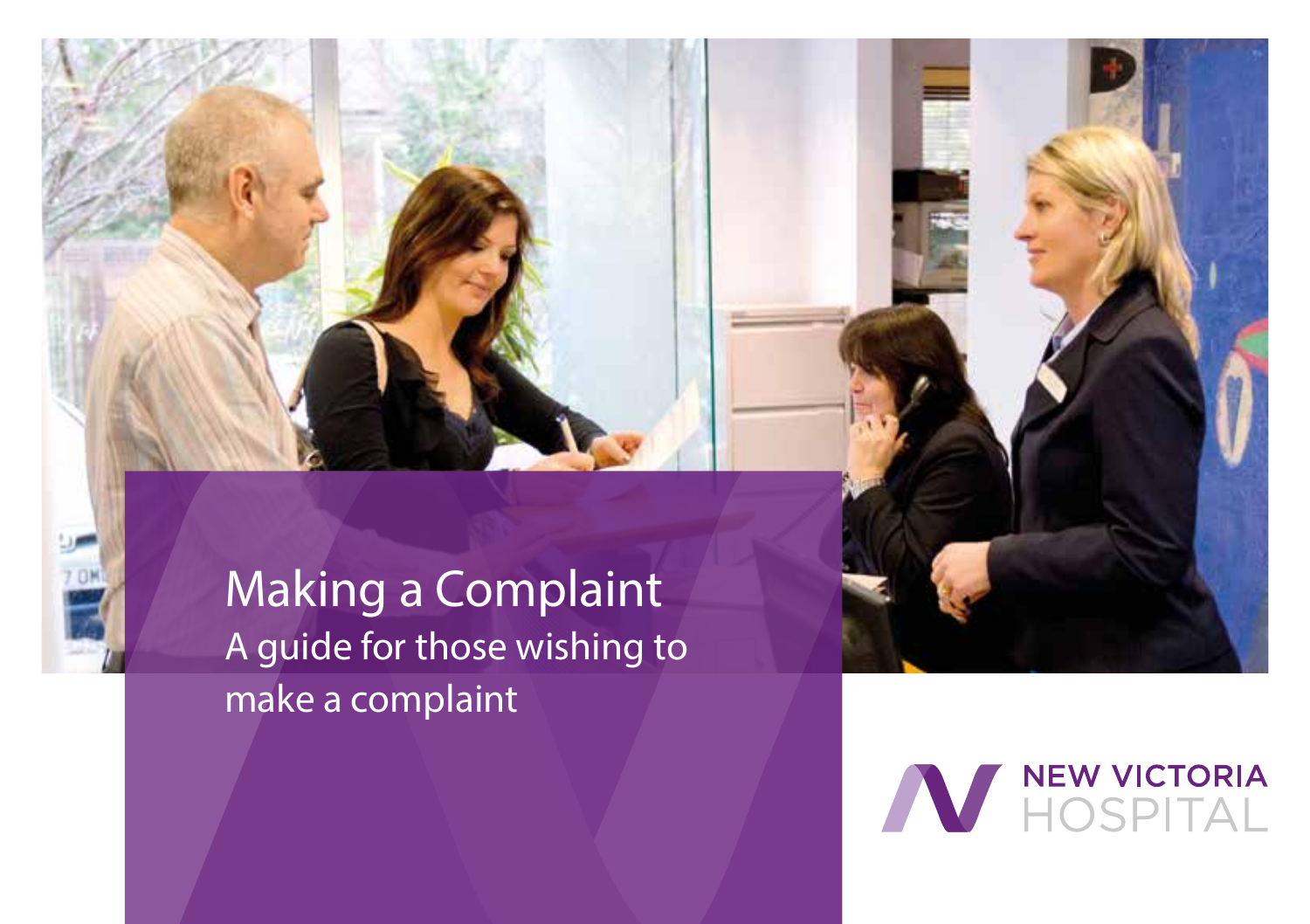# **Contents**

| How do I complain                                       |                |
|---------------------------------------------------------|----------------|
| How do I complain?                                      | 3              |
| What do I want to achieve?                              | 3              |
| How do I start?                                         | $\overline{4}$ |
| Can I act on someone else's behalf<br>and they on mine? | 4              |
| What should I include in my letter?                     | 5              |
| Can I access my medical records?                        | 5              |
| Should I keep a written record?                         | 5              |
| Local resolution - stage 1                              | 5              |
| What should I do if I am offered<br>a meeting?          | 6              |
| What happens if I am not happy<br>with the response?    | 6              |
| Internal appeal - stage 2                               | 7              |
| Independent adjudication - stage 3                      | 7              |
| What should I include in the letter?                    | 9              |
| Is there a time limit for making<br>a complaint?        | 9              |

| Useful addresses |  |    |
|------------------|--|----|
| Useful addresses |  | 10 |
|                  |  |    |
|                  |  |    |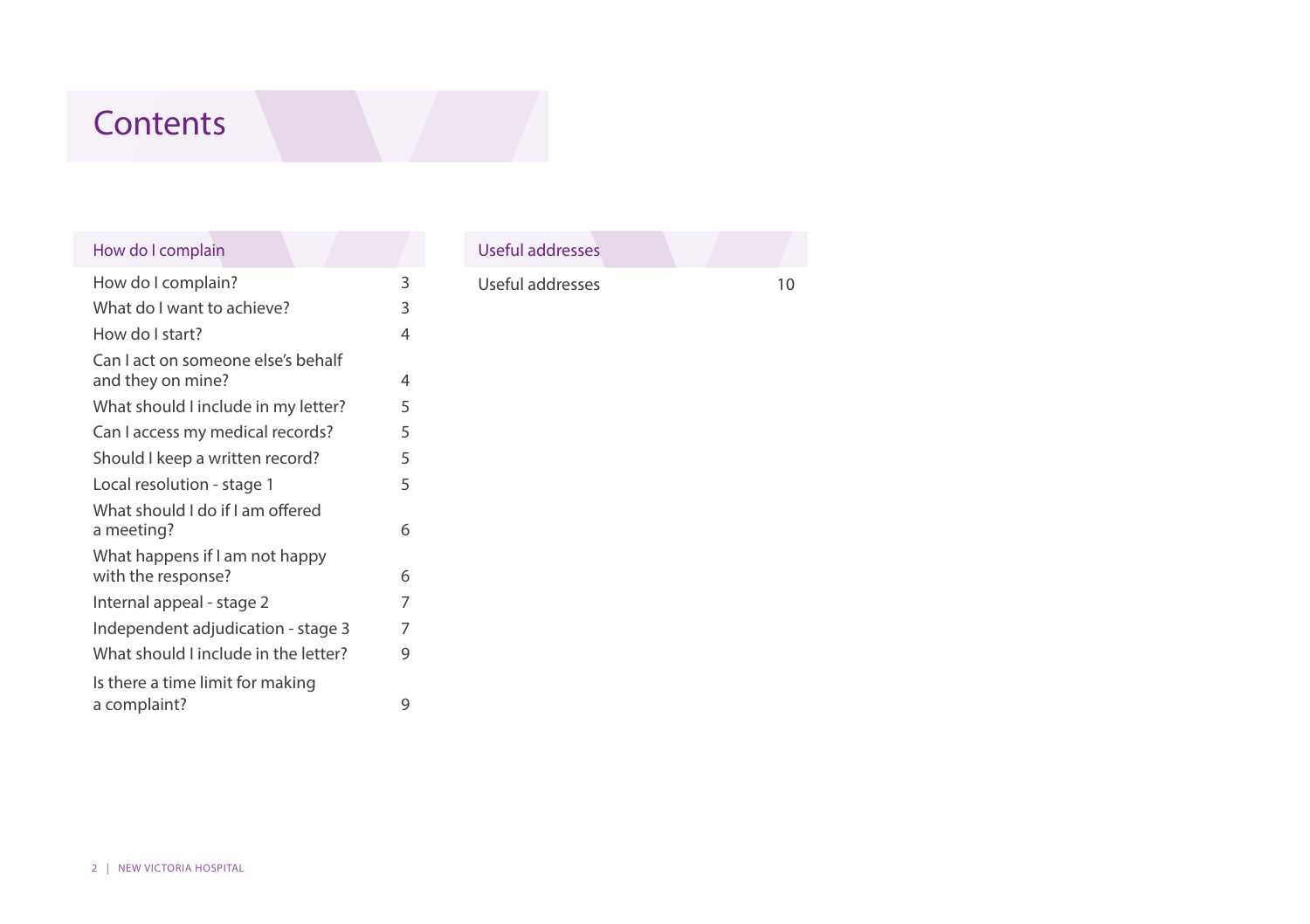## How do I complain

New Victoria Hospital prides itself on providing patients with the best available hospital care. If you are unhappy with any aspect of your care, however small, please speak to any member of staff and we will endeavour to put things right straight away. If your concerns are unable to be addressed to your full satisfaction, please ask to speak with a member of the senior management team.

The Hospital subscribes to the Independent Healthcare Sector Complaints Adjudication Service (ISCAS) who provide a framework for the sector in the ISCAS Code of Practice for Complaints Management 2017. The Hospital Complaints Policy applies to both clinical and non-clinical complaints and is a statement of our commitment to quality. It is designed to effectively manage, respond to and resolve

complaints. If you are thinking of making a complaint about your care at New Victoria Hospital, this guide tells you about the Hospital policy and gives you advice about how to get the most out of the ISCAS Code to achieve a satisfactory response.

## What do I want to achieve?

Before making a complaint, it is important to think about what you want to achieve.

- We can carry out an investigation and offer an explanation for what happened
- We can offer to make an apology, or some other statement of regret
- We can take steps to put matters right and reassure you that we have done so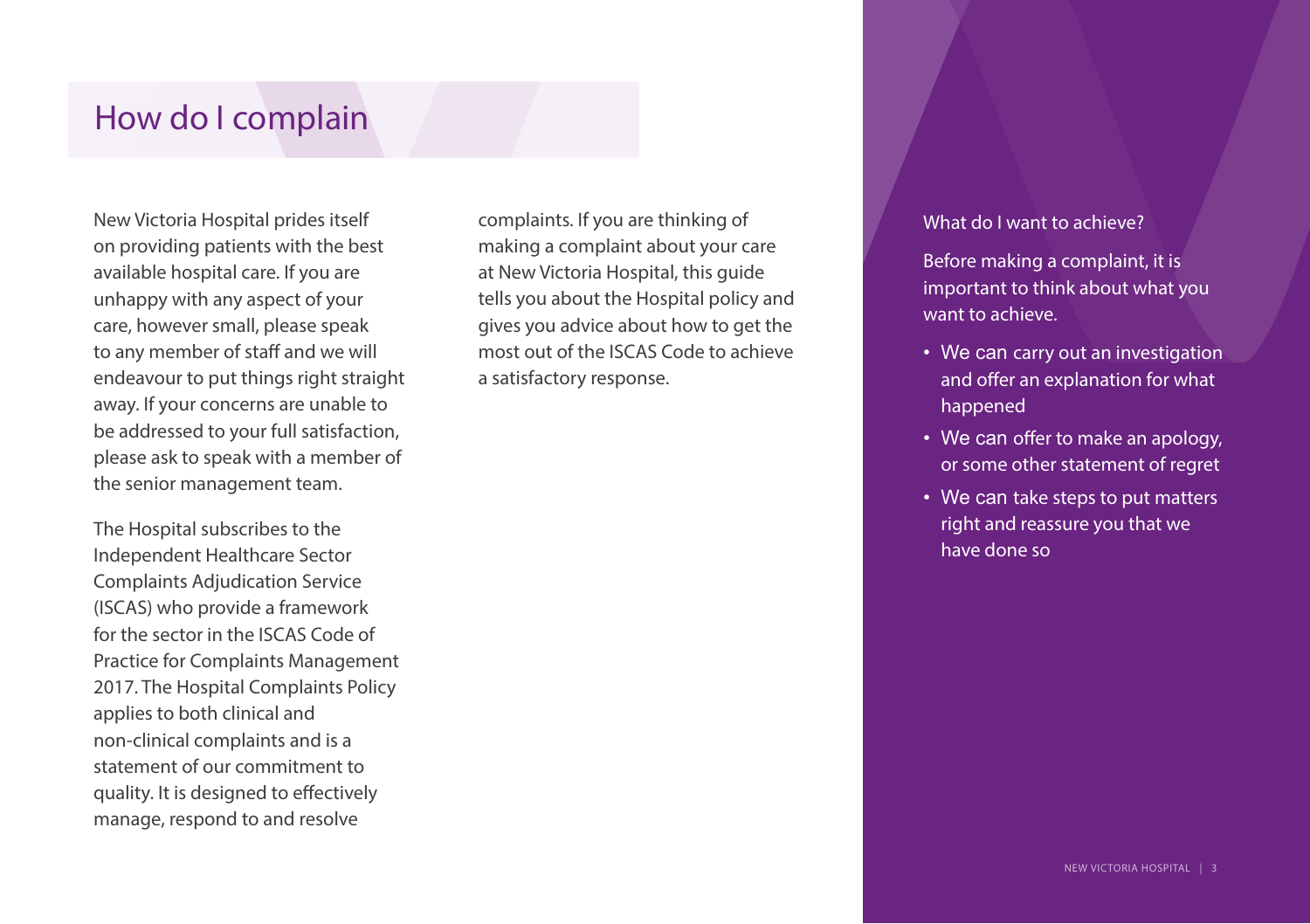#### How do I start?

The Hospital Complaints Policy has three progressive stages:

- Local Resolution
- Internal Appeal
- Independent External Adjudication

At the local resolution stage, the Hospital will look into and respond to your complaint. The aim is to try to sort out any problems as quickly and informally as possible. In some cases a word with an appropriate member of staff is all that is needed. You may address your concerns to any member of staff, it is a good idea to make a note of who you spoke to and how the matter was dealt with. It is useful to have a record of this, should you wish to take the matter further later. If you do not wish to speak to a member of the 'frontline' staff, or you are not happy with how they dealt with your concerns, you can direct your complaint to a member of the Hospital's Executive Management Team (EMT). You can make your complaint verbally initially, but it is important that you confirm your complaint in writing. If your complaint is about a Consultant /Independent Practitioner, you should address it to both the Consultant/ Independent Practitioner and to the hospital.

## Can I act on someone else's behalf and they on mine?

If you feel anxious about making a complaint yourself, you can always ask a relative or friend to do so on your behalf. However, to ensure that such an individual is a legitimate representative and making the complaint with your knowledge the Hospital will require your written consent to this course of action. You

should be aware that you are waiving your right to confidentiality of your own clinical information, by sharing this with the person acting on your behalf. Likewise, if you are unhappy with the way a friend or relative has been treated, you may make a complaint for them. However, you will need their permission in writing to do this. Consent is not needed in situations where the person is not able to consent (for example, if the person is very young or lacks capacity, or if the person has died, when the Access to Health Records Act 1990 applies).

You can make your complaint verbally initially, but it is important that you confirm your complaint in writing.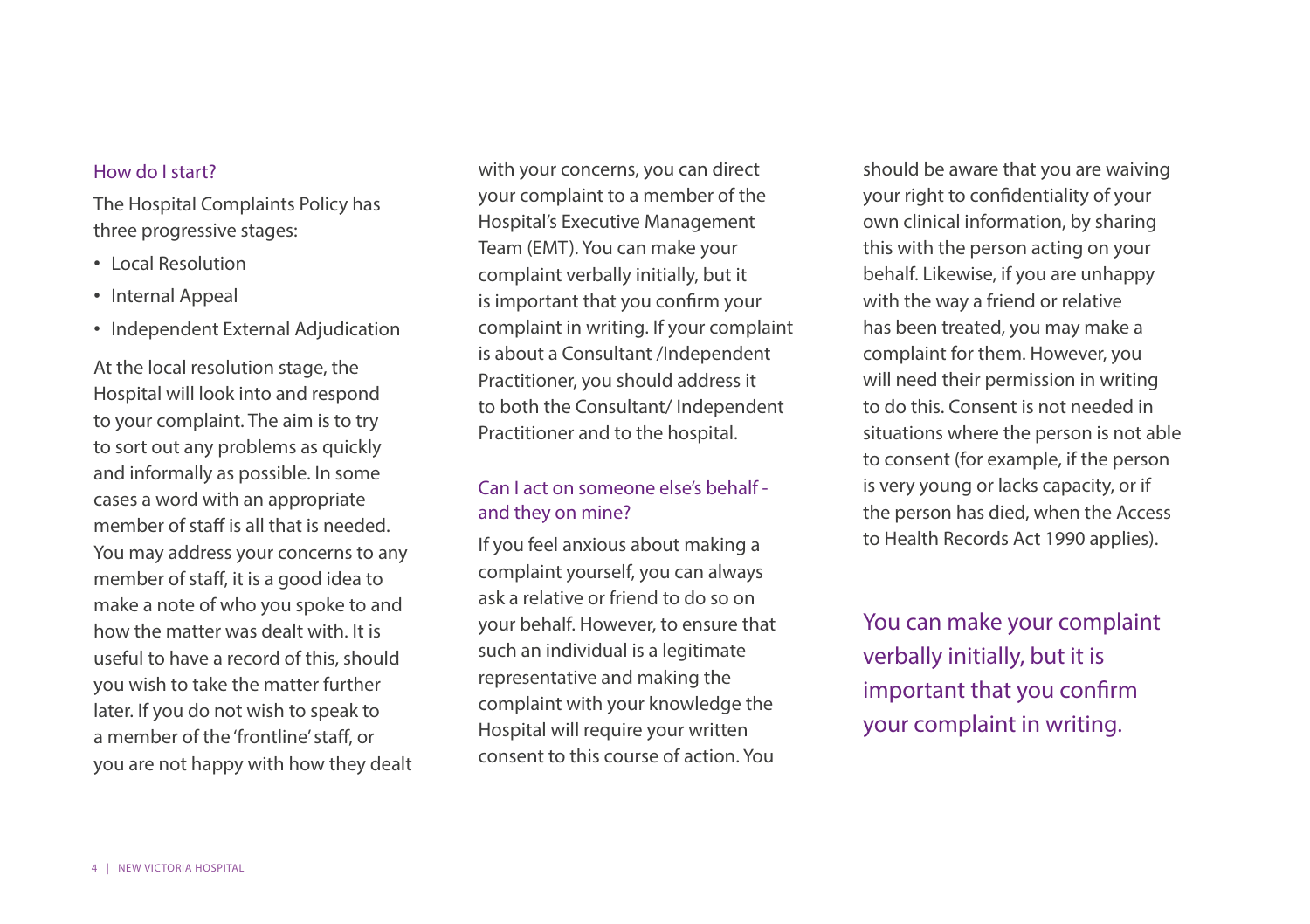What should I include in my letter?

- Who or what has caused your concerns. Try to make clear the most important points. If you are complaining about a member of staff, give their name and position if you know it
- When the events took place
- What action you have already taken, if anything
- What outcome you wish to achieve from your complaint
- What happens after you have sent your letter of complaint to the hospital is described in more detail on page 6

Kingston upon Thames, Surrey KT2 7EG Written complaints should be sent to: The Chief Executive, New Victoria Hospital, 184 Coombe Lane West,

### Can I access my medical records?

You have the right to see your health records under the General Data Protection Regulations 2016. However, please note that access to health records can be refused if disclosure is likely to cause mental or physical harm to you or some other person.

## Should I keep a written record?

It can be helpful for you to keep an accurate record of events. Keep a record of:

- Any papers and correspondence relating to the complaint
- Any telephone calls you have had, including the date of the call, to whom you spoke and what the call was about
- Any visits or meetings together with details of what was discussed

#### Local resolution - Stage 1

New Victoria Hospital's Complaints Policy provides clear time frames within which the Hospital operates. The Hospital will send you a written acknowledgement within three working days of the receipt of your complaint (unless it is possible to send you a full reply within five working days). You will always receive a full written response within twenty working days of receipt of your complaint. Unless your complaint is still being investigated in which case, you will be sent a letter explaining the reason for the delay and you will receive a response within five days of the Hospital reaching a conclusion. Occasionally it may take even longer than this to carry out a full and thorough investigation particularly if your complaint is very complex. In such situations as stated above, we will let you know the reasons for the delay and tell you when we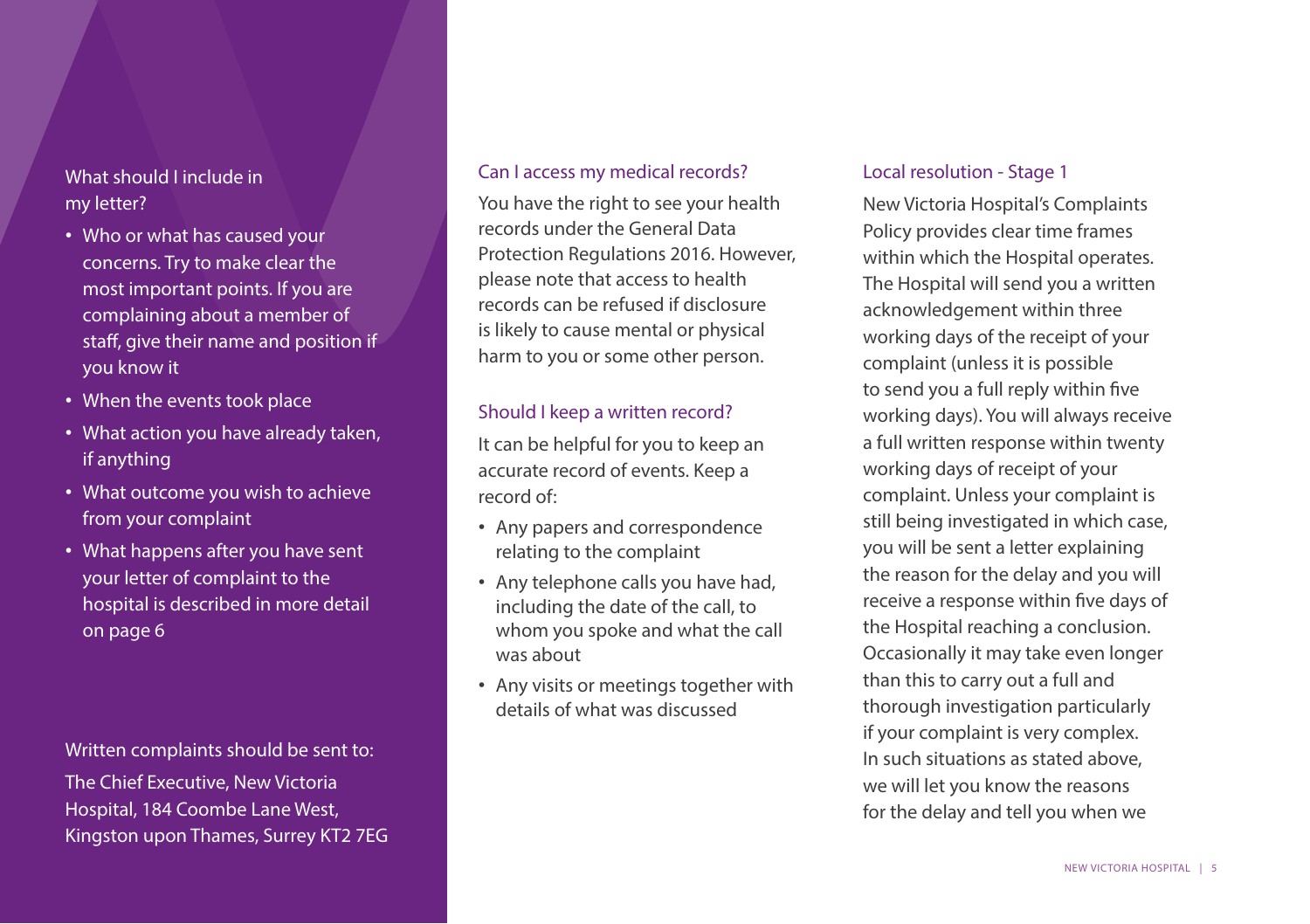anticipate being able to respond. In any event, you will receive a letter every twenty working days pending a decision being reached. In looking into your complaint, we may sometimes telephone you to talk to you about your concerns or offer to meet you.

## What should I do if I am offered a meeting?

Before attending a meeting it is a good idea to discuss the arrangements.

- Consider asking what form the meeting is likely to take so that you are well prepared
- Discuss who is likely to be at the meeting, and who will lead it
- Discuss who you would like to be there on your behalf. If there is someone you do not wish to see let us know (for example, some people may not wish to meet the person about whom they are complaining, whereas others may feel it is important for them to be present)
- Ask where the meeting will be held and how long it will be
- If you have any special challenges for moving, seeing or hearing make them known to the person managing your complaint
- If you have particular questions to which you would Iike answers, tell us in advance so that we can seek out the information or make sure that the right staff are at the meeting. It is a good idea to bring a copy of the questions to the meeting so that you can remember what they are
- Consider if you would like a copy of any notes made at the meeting and make notes yourself as it is easy to forget what has been said
- You may wish to bring a friend or relative with you to the meeting. It can be helpful to have someone with you to give you support. It is also useful to be able to talk to them afterwards to go over what was said and to think about what to do next. Make sure they know the questions

you want to ask and what you want to achieve. If you plan to bring someone with you please inform us in advance of the meeting

• After the meeting, if no further action is proposed we will send you a full written response concerning local resolution. This will also tell you what to do next if you are still not satisfied

## What happens if I am not happy with the response?

If you are not happy with the response to your complaint, let the Chief Executive know that you are still not satisfied and explain why. Normally, you will be expected to have completed each stage of the complaints Code of Practice before you can proceed to the next stage. However, if you feel that the local investigation of your complaint is not being managed suitably (for example, you feel it is taking an unduly long time) you may request an internal appeal (Stage 2 investigation).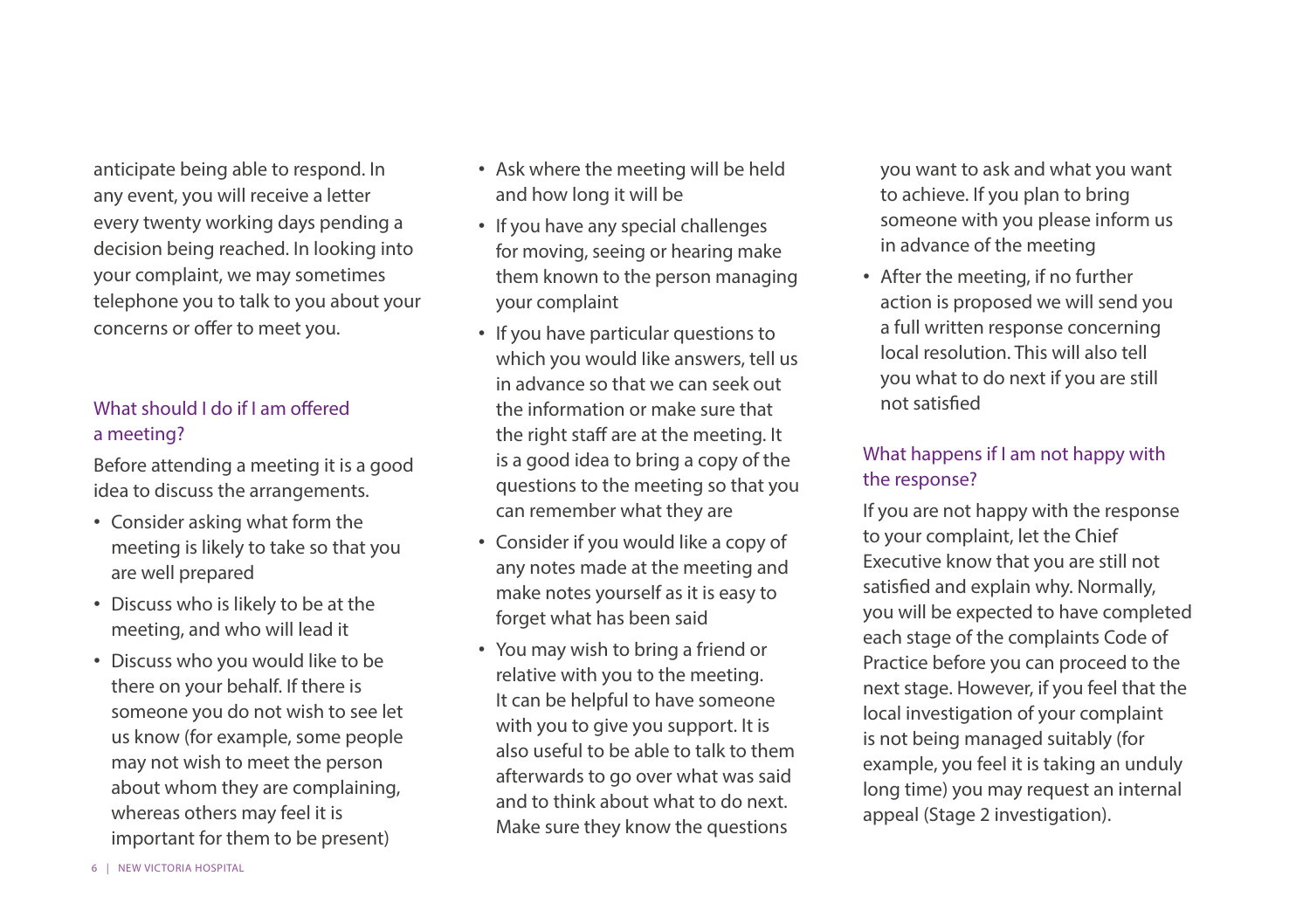## Internal appeal - Stage 2

If you wish to request an internal appeal, you should do so within 6 months of the date of the written response from Stage 1. Your request should be made in writing and addressed to the Chief Executive, but in exceptional circumstances, it is acceptable for it to be made verbally. The Internal Appeal Stage is the responsibility of a member of the EMT, unconnected with the matter. The Hospital Investigating Director will consider the complaint and may undertake a review of the correspondence and the handling of the issue. They will then either confirm the decisions and actions of the Stage 1 response or offer an alternative resolution. In the event that the Hospital Investigating Director confirms the decision made at Stage 1 or you are not satisfied with the alternative resolution offered - you

have the right to refer the matter to independent external adjudication. You need to do this within 6 months of receiving the response. The Hospital Investigating Director will explain how you can request the Independent Sector Complaints Adjudication Service in their final letter to you at the completion of Stage 2.

#### Independent adjudication - Stage 3

If you are dissatisfied with the results of the internal appeal, you have recourse to external adjudication. Patients receiving NHS funded care must write to the Health Service Ombudsman, patients receiving privately funded care must write to (ISCAS) within 6 months of receiving the Hospital Investigating Director's final letter in which they remind you of this right. The addresses for the Ombudsman and ISCAS appear at the end of this section.

Independent Adjudicators are independent of the Hospital. Following a thorough investigation at which your and the Hospital's evidence will be heard, the Independent Adjudicator will notify you of their decision as soon as possible, but in any case within 20 working days of being in a position to do so.

If the complaint is upheld the Independent Adjudicator also decides what remedial action (including compensation, if appropriate) is necessary.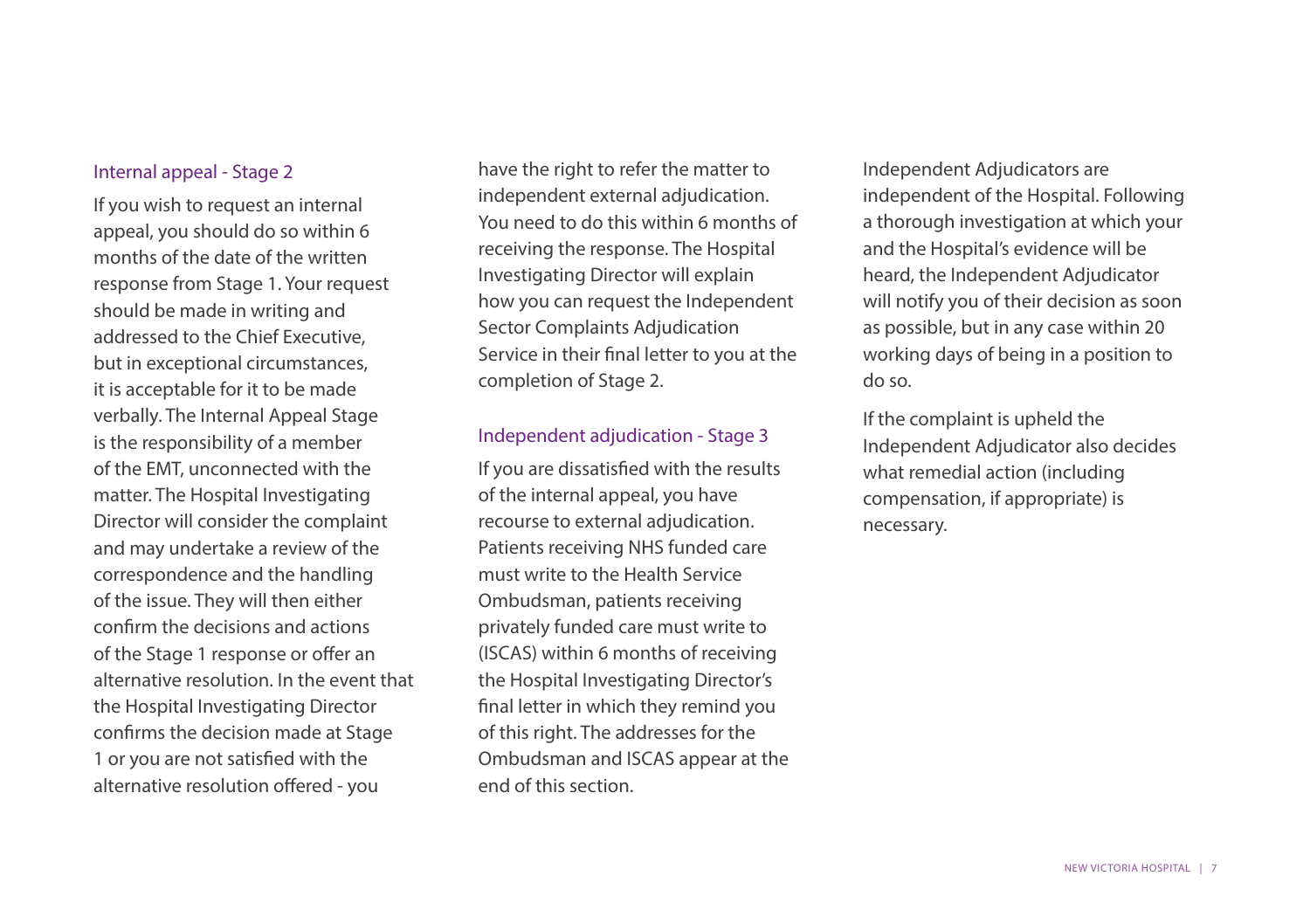It is important that you are aware of the following principles relating to the independent external adjudication procedure.

- You pay no entry fee to access or participate in the independent external adjudication procedure
- There is no guarantee that the Adjudicator will uphold any financial offer you may have had from the Hospital at Stage 1 or 2 - everything will be considered a fresh
- Before participating in the procedure you will be asked to sign consent documentation, which explains the principles of the process
- Before participating in the procedure you must agree that the Independent Adjudicator's decision will be the final resolution of all the matters you have raised in your complaint
- If you accept any payment offered by the procedure, you must accept it in full and final settlement of your complaint
- There is no appeal from the independent external adjudication procedure
- The Independent Adjudicator's decision, although final in terms of the complaints procedure does not affect your statutory rights

Some cases will, because of the seriousness of the issues raised and their potential for legal compensation not be suitable for being managed by the Ombudsman or ISCAS. However, the Adjudicator may still be able to consider those aspects of the complaint that do not relate to clinical negligence. If you think that you might fall into this category, contact the Ombudsman or the ISCAS Secretariat, as appropriate.

#### Please write to:

The Secretariat Independent Healthcare Sector Complaints Adjudication Service 70 Fleet Street London EC4Y 1EU

## NHS funded care

For NHS funded care, The Health Service Ombudsman facilitates and provides the secretariat for the third stage of the Code of Practice for Complaints Management.

Please, write to:

The Parliamentary and Health Service Ombudsman Millbank Tower, Millbank, London, SW1P 4QP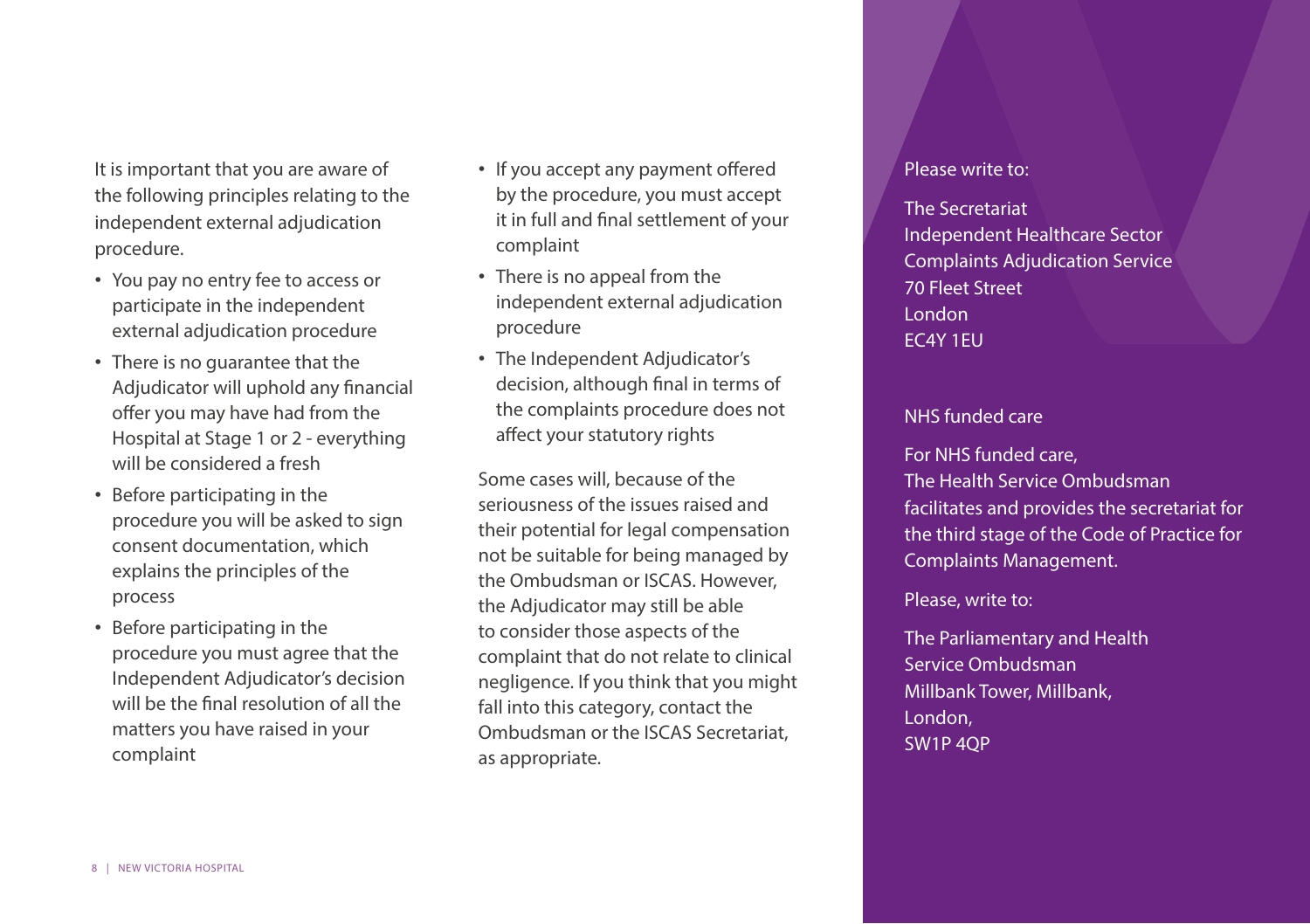## What should Linclude in the letter?

The letter should include the following:

- Adequate details of your complaint. You can make use of the letter you wrote at stage one if you so desire
- Copies of all documents, correspondence or clinical records that you wish the Principal Adjudicator to consider
- What outcome you would like to achieve

In addition, the Hospital Complaints Policy and the ISACS Code permit (but do not require) the use of mediation as an alternative to stage 3, where both parties are agreed that this is the preferred format for the resolution of matters between them. It should be emphasised that mediation is only appropriate in cases where both parties wish to use it. By electing for mediation, the option of Independent Sector Complaints Adjudication Service is removed – whether or not the mediation is concluded.

## Is there a time limit for making a complaint?

You should normally complain within six months of the incident you are concerned about, or, within six months of you finding out that there was something to complain about. It is best to make your complaint as soon as possible as memories will be fresher and it will easier to investigate the facts. New Victoria Hospital may be willing to investigate complaints after this time if you have a good reason why you could not act earlier (for example, if you were unwell). For information, the law requires Hospitals to keep patients' clinical records for a period of eight years (or until 25 years of age for children), but in any event, the Hospital will not entertain a complaint more than three years after the event.

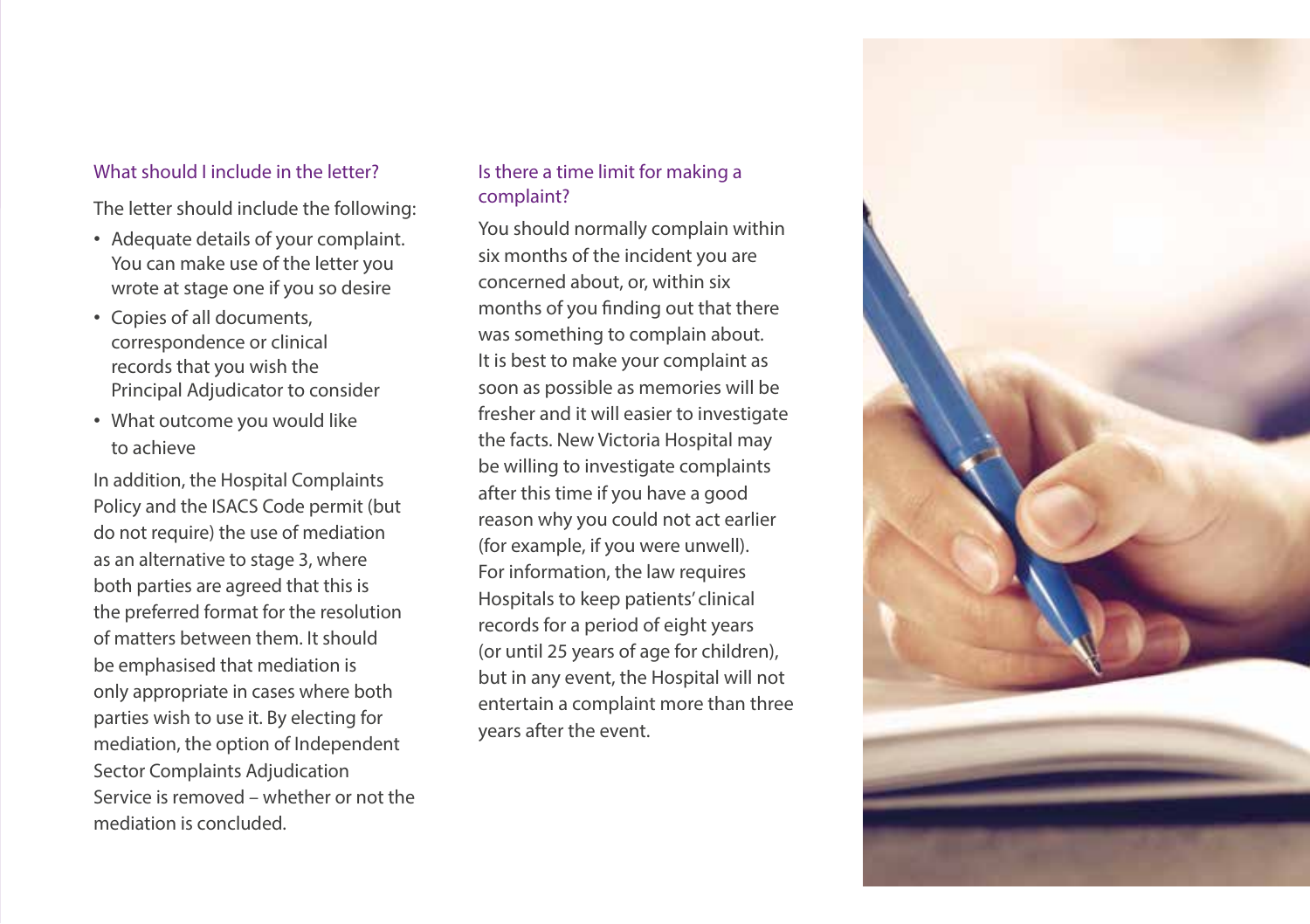## Useful addresses

## The Independent Healthcare Providers Network

Floor 15, Portland House, Bressenden Place, Westminster London SW1E 5BH

Telephone: 020 7799 8678 Email: ihpn.admin@nhsconfed.org www.ihpn.org.uk

## Independent Healthcare Sector Complaints Adjudication Service

70 Fleet Street London EC4Y 1EU

Telephone: 020 7536 6091 Email: info@iscas.org.uk www.iscas.org.uk

#### CQC National Customer Service Centre

Citygate, **Gallowgate** Newcastle upon Tyne NE1 4P Telephone: 03000 616161 www.cqc.org.uk

## The Patients Association

PO Box 935 Harrow Middlesex HA1 3YJ Helpline: 0800 3457115 Enquiry: 020 8423 9111 Email: helpline@patients-association.com www.patients-association.org.uk